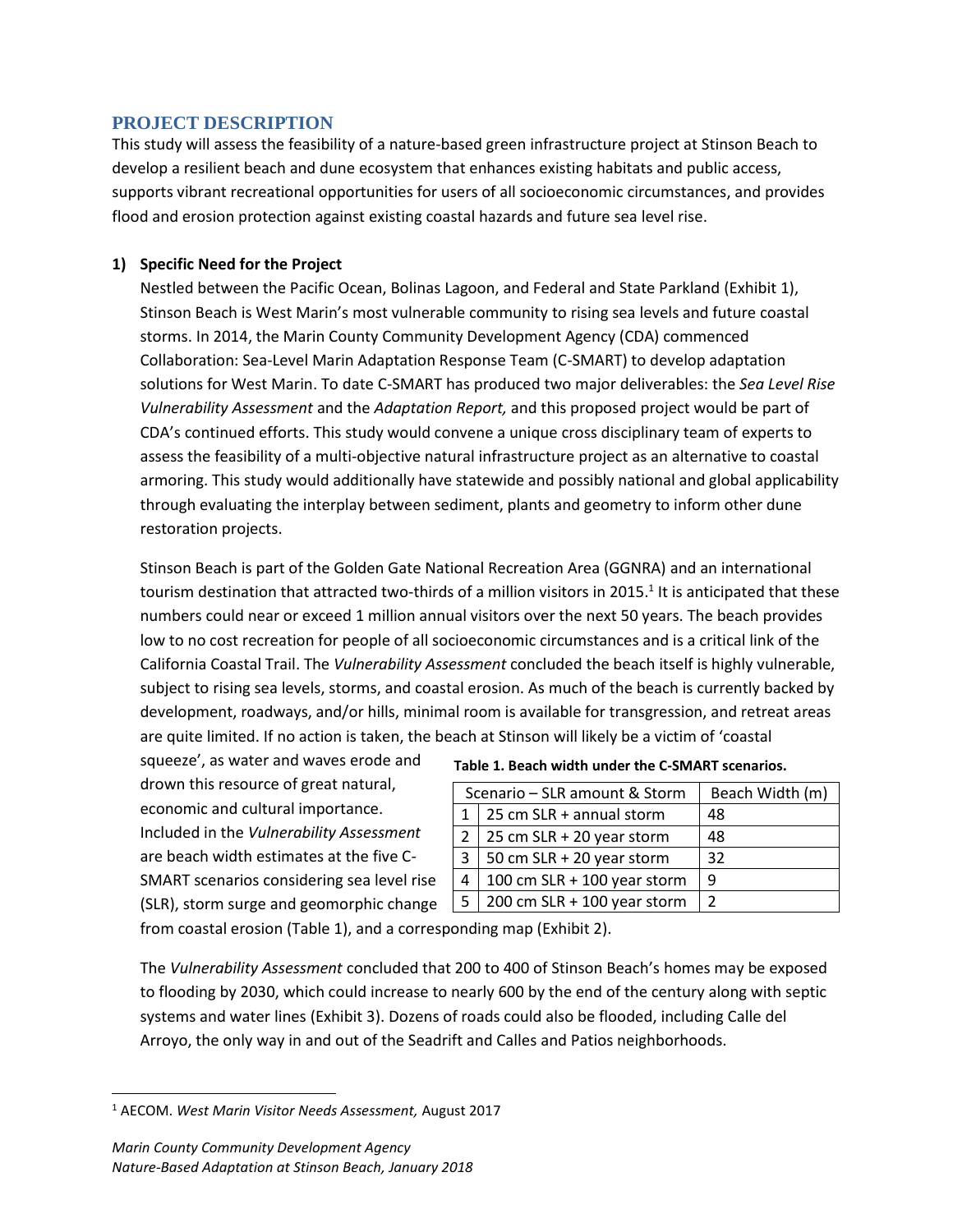Some Stinson Beach residents have lived in the area since the 1970s and many are not wealthy. Property owners are threatened with growing costs associated with SLR, including compliance with FEMA National Flood Insurance Program requirements. Lower income earners in the hospitality and construction industries could be driven out by escalating expenses.

The following is an excerpt from the *Adaptation Report* that identifies several conceptual alternatives for Stinson Beach adaptation including dune restoration/nourishment<sup>2</sup>:

*Dune restoration would include placement of sand, graded and planted to form back beach dunes. Beach nourishment is recognized as a natural way of mitigating backshore erosion as well as maintaining a wider beach through sacrificial erosion of the dunes. A variant includes placement of cobble (rounded rock) which is often naturally present as a lag deposit below beaches in California. This strategy includes the dune enhancement activities below:*

- *Dune augmentation (adding sand to dunes to provide protection during storm events), especially to raise low-lying beach access paths to prevent flood waters from flowing into the neighborhoods behind the dunes.*
- *Ceasing any activity that adversely affects the sediment supply of the dunes.*
- *Planting vegetation. Planting native dune vegetation, together with wind action, will help build up and stabilize dunes.*
- *Fencing off sensitive areas and creating dune walkways.*
- *Interpretive signs and other outreach activities to highlight the habitat and coastal protection values of stable sand dunes.*

Dune restoration could have multiple benefits in providing habitat, recreation and flood protection. Natural shoreline protection can increase points in FEMA's Community Rating System program, of which Marin is enrolled, leading to reduced flood insurance premium rates. Dune creation has less impact to beach ecology than coastal armoring such as seawalls, and thus would be easier to permit under California Coastal Commission (CCC) and Greater Farallones National Marine Sanctuary (GFNMS) policies.

GGNRA is initiating Stinson Beach resiliency planning including a Vulnerability Assessment for the beach's federal portion, which will be informed by Marin County's *Vulnerability Assessment*. As outlined in the letter of support for this grant application, GGNRA will benefit from this project, which identifies viable solutions for this resource that spans Federal and County boundaries.

Funding for adaptation on California's open coast is quite minimal. While Measure AA and Resilient by Design have brought adaptation resources to San Francisco Bay communities, Marin's oceanfront areas are not eligible for such programs and comparable efforts for the coastside are limited. This grant program is thus an important opportunity to support a much-needed ocean-oriented project, which could serve as a model for other coastal communities throughout the state and elsewhere.

 $\overline{a}$ 

<sup>2</sup> ESA, 2015a. SLR Adaptation Alternatives for Marin County, Prepared for Marin County. October 1, 2015.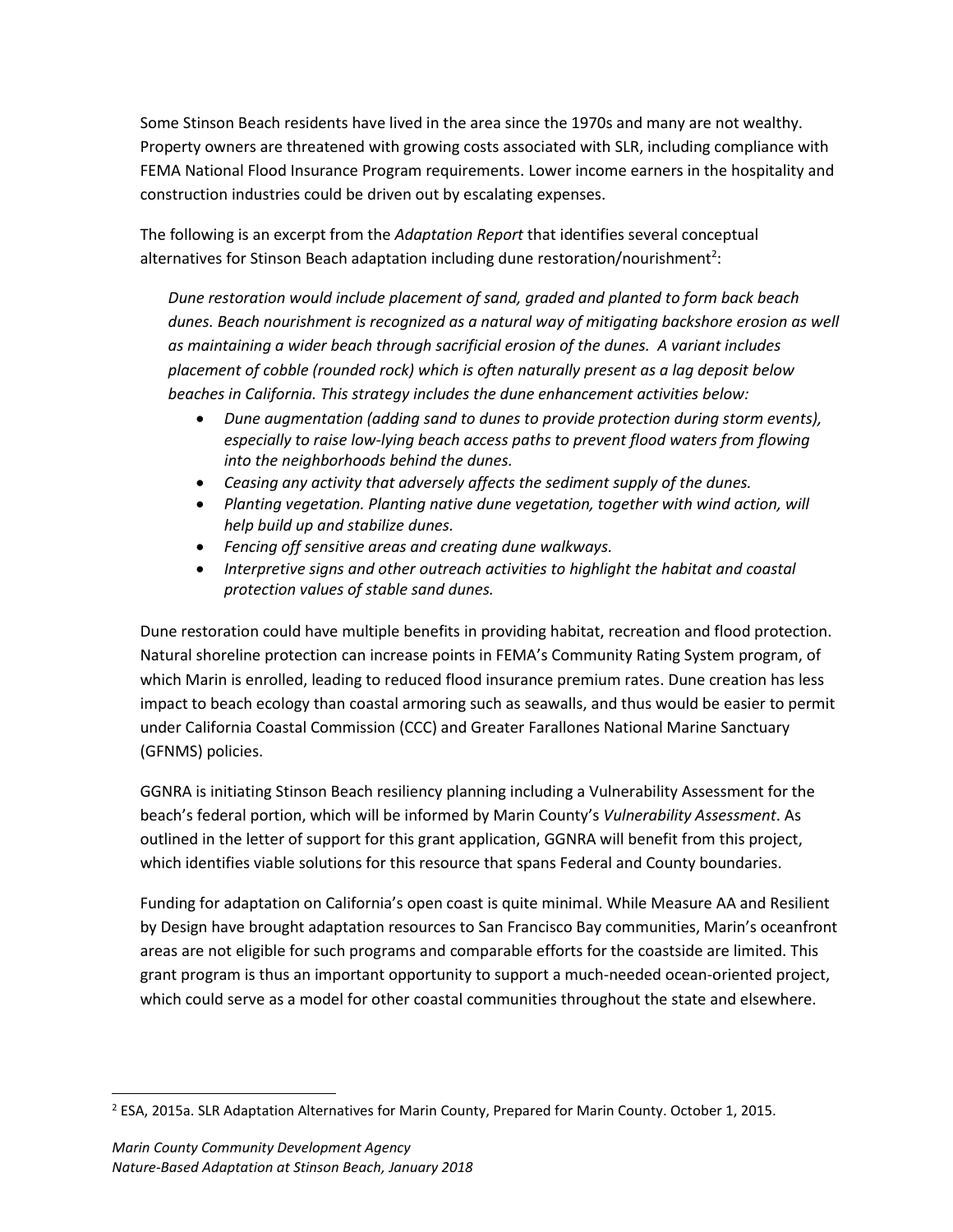### **2) Project Goals and Objectives**

Project Goal: Assess the feasibility of a nature-based green infrastructure project at Stinson Beach to develop a resilient beach and dune ecosystem that enhances existing habitats and public access, supports vibrant recreational opportunities for users of all socioeconomic circumstances, and provides flood and erosion protection against existing coastal hazards and future sea level rise.

Marin County seeks support to investigate the use of vegetated sand dunes and potentially cobble berms as part of a multi-decade adaptation strategy. This project would build upon work done to date, including the *Vulnerability Assessment* and *Adaptation Report,* and serve as a necessary intermediary basis for planning, design and implementation of a dune restoration project. The proposed new work will investigate the feasibility of these nature-based adaptation measures within the context of a long-term adaptation plan expected to include additional adaptive actions. The feasibility study will look at a range of geometries formed with sand and dune plants, and cobble. Each alternative will include a detailed description with dimensions, materials, quantities and engineers' estimates of construction costs and reconstruction frequency. The plan will be sufficiently detailed to assess public support and regulatory feasibility to formulate next steps. Anticipated thresholds (time and SLR) will be identified to ascertain the duration of each alternative.

Project Objectives include:

- 1) Understand sediment transport along Stinson Beach's shore.
- 2) Characterize historical and modern shoreline change trends.
- 3) Identify sand sources and sand grain size at candidate sand source sites.
- 4) Assess the performance relative to flood and erosion hazards at Stinson Beach.
- 5) Quantify expected life for a range of SLR scenarios, and life-cycle costs (first cost and reconstruction after storms), in terms that inform feasibility as well as support a broader longterm adaptation plan.
- 6) Assess the performance relative to ecology, with a range of alternatives spanning the more engineered (gray) to more natural (green continuum).
- 7) Engage local residents and beach users in the decision-making process through presenting and soliciting input on project alternatives
- 8) Evaluate project alternatives with criteria including recreation, habitat, public support, flood protection, costs, and environmental impacts.
- 9) Identify existing regulatory barriers to implementation.

# **3) Specific tasks that will be undertaken**

CDA, serving as project managers, will convene a multi-disciplinary team with technical expertise in land use planning, engineering, botany, and geology. The following is a list of tasks which would serve as the basis for a detailed work program:

- 1) Existing Conditions, Goals, and Objectives
	- a. Reaffirm project description, goals and objectives
	- b. Literature Review
		- i. Summarize comparable projects (Ocean Beach, Santa Monica, Surfer's Point, etc.)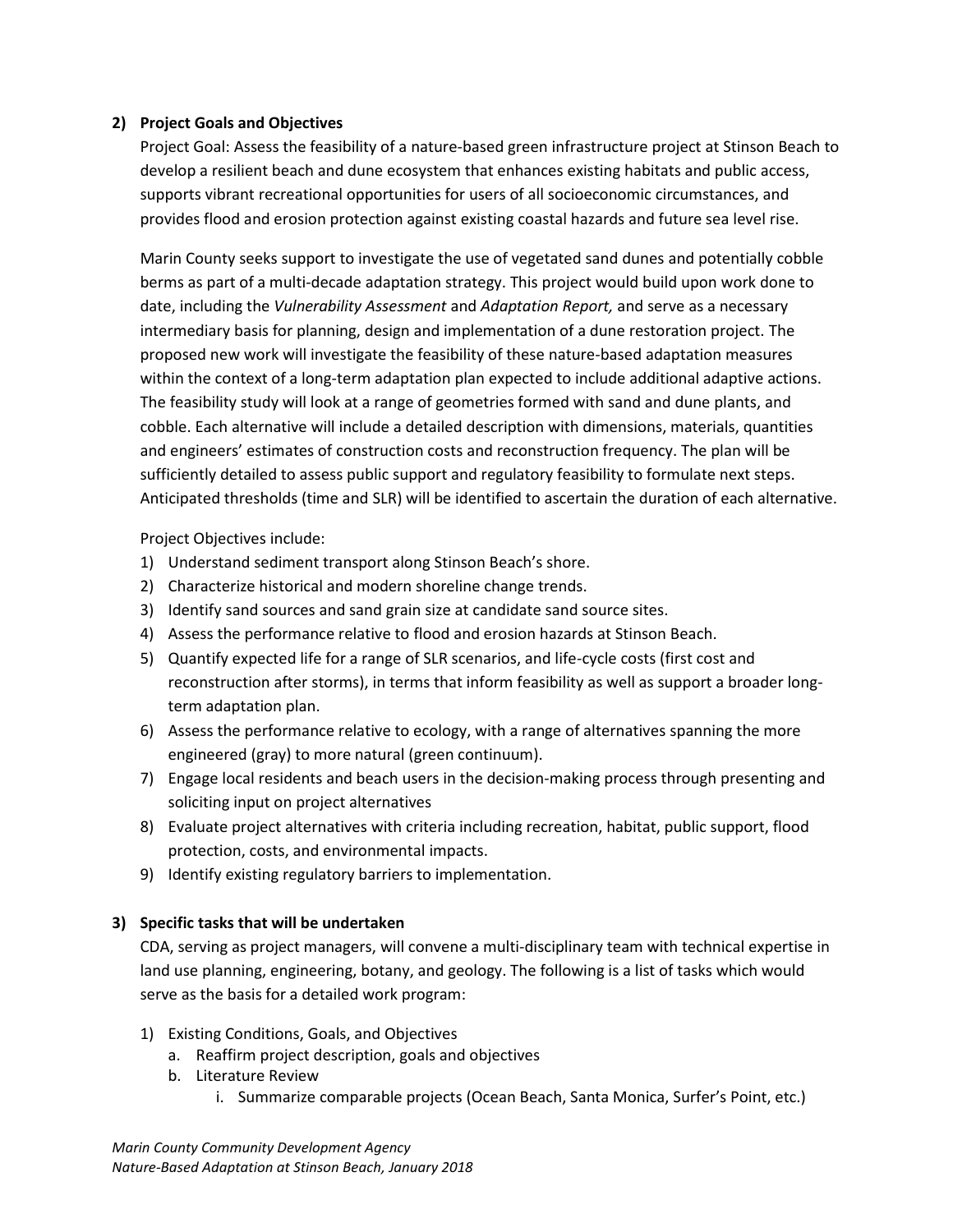- ii. Review the *Natural Infrastructure Guidelines/Blueprint* to be completed as part of *California's Fourth Climate Change Assessment.*
- c. Develop basemap, and delineate subarea with cross sections using digital terrain models.
- d. Use existing information to characterize beach ecology. Relate it to beach width and elevation so future shore geometry projections can be evaluated relative to existing ecology.
- e. Through available data and interviews, identify and characterize reference sites to provide guidance on the sediment sizes, plants, and geometries to inform design. Reference sites will consist of (a) natural sites and (b) constructed sites.
- f. Characterize shore dynamics
	- i. Use available information to describe shore dynamics (location, long-term trends, seasonal and storm fluctuations, nearshore wave climate and longshore transport gradients, wave runup and overtopping).
	- ii. Engage with the US Geological Survey (USGS) on their hydrodynamic and sediment transport models to analyze regional sediment transport and the fate of sand placement alternatives
	- iii. With available information, map and describe historical and modern shoreline change.
	- iv. Use available information to refine the littoral cell conceptual model and better understand beach response to climatic variability, including interaction with the Bolinas Lagoon tidal inlet and sand bars.
- g. Characterize sediment (site and potential source(s)) and evaluate sources:
	- i. Sample sand grain sizes at Stinson Beach and develop grain size distributions.
	- ii. Inventory existing sediment characterization datasets.
	- iii. Acquire sediment data from other sources which may include the USGS, US Army Corps of Engineers (USACE), GFNMS (Exhibit 4) and the Marin-Sonoma Coastal Regional Sediment Management Plan.
	- iv. Compare grain size distributions to potential sand sources. Identify sediment source data gaps. Sample sites (considering seasonal variability) and analyze sediment for grain size, physical properties, and chemicals of concern.
	- v. List potential sediment source sites with order of magnitude estimates of sediment availability.
	- vi. Evaluate the feasibility of dredging and dredged material reuse from suitable locations.

*Deliverable: Existing conditions memo. This will include study area maps, shoreline dynamics, spatial gradients in longshore transport, wave focusing hot spots, historical and modern shoreline change, and possible sediment source sites. Methods and results of the littoral cell conceptual model will be documented, and sand source/receiver sites will be evaluated.* 

- 2) Climate Scenarios and Adaptation Criteria
	- a. Climate scenarios will be used to assess how long dune features will have sufficient volume to mitigate the erosion and flooding associated with storm events. The volume of sand needed to absorb a range of storm erosion events will be computed, and compared with the loss of volume associated with gradual shore migration in response to SLR. In this way, the effectiveness of a constructed dune can be assessed in terms of amount of SLR, and the length of time that adequate volumes of sand remain to mitigate storm hazards. A "high" SLR scenario would indicate a shorter probable life and more frequent reconstruction than the moderate or low scenario projections, for example. The consideration of more than one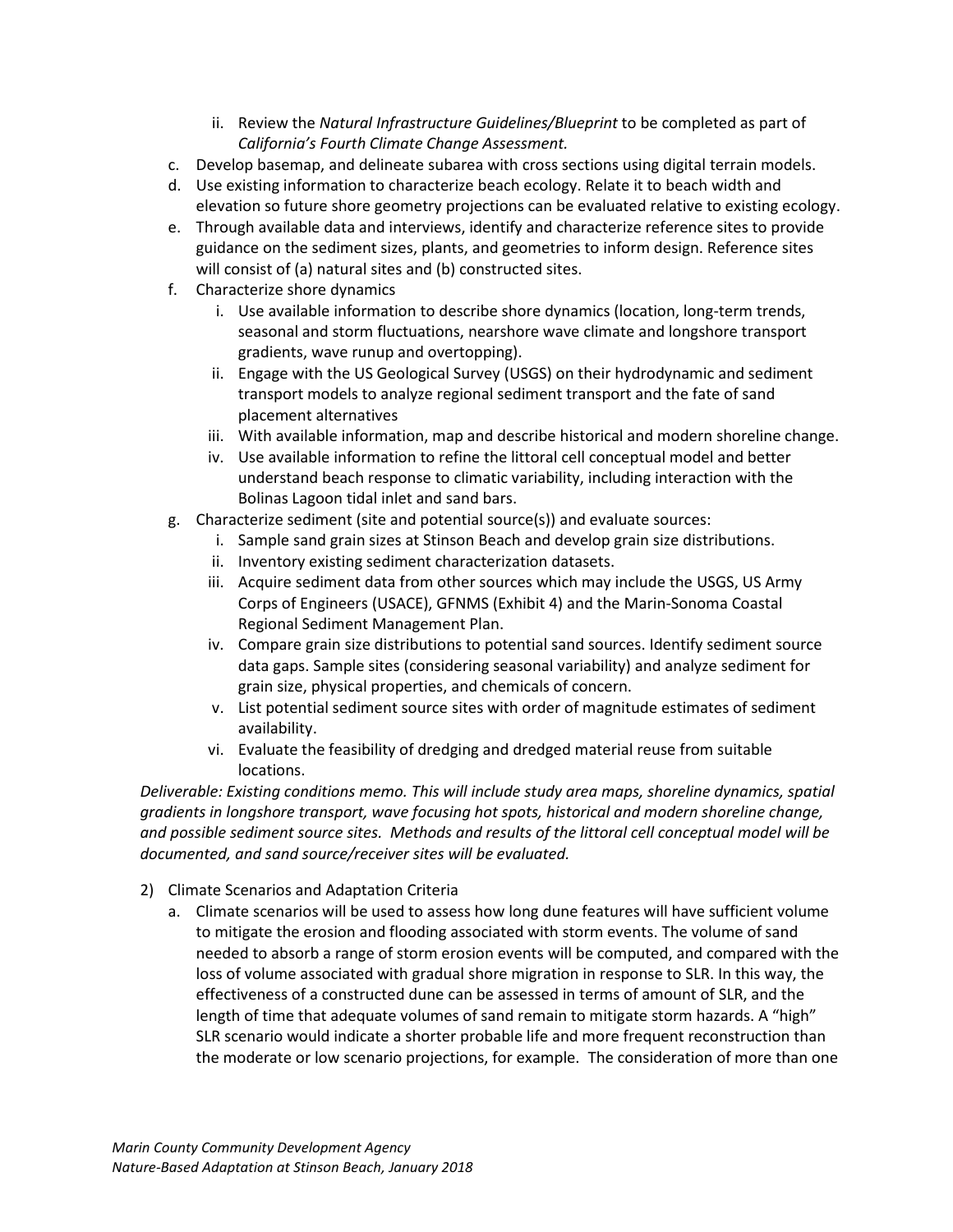SLR scenario is consistent with state guidance for adaptation planning<sup>3</sup> and coastal development permit applications.<sup>4</sup> It should be noted that frequent re-construction will diminish feasibility in terms of cost, ecology and human-impacts.

b. Thresholds for adaptation actions: Higher levels of SLR, such as the higher levels forecast for 2100 and beyond, may overwhelm the protection afforded by constructed natural infrastructure. Therefore, additional adaptation actions can be expected. The thresholds for additional adaptive actions will be computed.

*Deliverable: Climate scenario and adaptation criteria memo*

- 3) Alternative Development and Evaluation
	- a. Building upon options identified in the *Adaptation Report*, a range of adaptation alternatives along a grey-green continuum will be developed. The alternatives will include near-term and long-term alternatives and could include: more traditional dune-embankment creation, dune creation with native plants and steep and hummock alternative geometries, and dune creation with cobble berm. The cobble mass geometry may include both high berm and low lag deposit geometries.
	- b. Options for sand and cobble sources and placement will be evaluated.
	- c. A summary matrix will evaluate alternatives with considerations including: design life analysis, geomorphic and coastal habitat benefits, environmental impacts, regulatory considerations, storm/SLR protection levels, public access, and constructability. Critical will be evaluation of how long each alternative would be effective for.
	- d. The functional life of each alternative will be computed in terms of SLR amount and time associated with the selected SLR scenarios (see Climate Scenarios, Task 2). The amount of retreat (horizontal and vertical) to extend the functional life of each alternative will be computed. This information is critical for comparison with shore armoring alternatives and to inform a long-term adaptation plan.

*Deliverable: Evaluation memo of potential nature-based adaptation alternatives.* 

4) Public Outreach / Community Engagement. Once alternatives are developed public workshops will be held, with widespread outreach, including focused invitations to beach managers, permitting agencies, beach users, and residents. Alternatives would be presented by engineering consultants with opportunities for questions. Stakeholders will be polled on community acceptability.

*Deliverable: Public workshop summary report that identifies preferred alternatives based on community input*

5) Regulatory and Policy input

a. Collaborate with agencies including GFNMS, GGNRA, USACE, Environmental Protection Agency, National Marine Fisheries Service, Regional Water Board, California State Coastal Conservancy (SCC), CCC, State Lands Commission, Marin County Parks, NGOs, harbor and port operators, and others, to identify lessons learned and opportunities for policy initiatives to support restoration activities. This could include collaboration with the Greater Farallones Association and GFNMS to evaluate the regulatory landscape regarding dredging and placement of sand within the GFNMS boundaries.

<sup>3</sup> Ocean Protection Council. Update to the State of California Sea-Level Rise Guidance Document. April 2013. <sup>4</sup> California Coastal Commission. Interpretive Guidelines for Addressing Sea Level Rise in Local Coastal Programs and Coastal Development Permits. August 2015.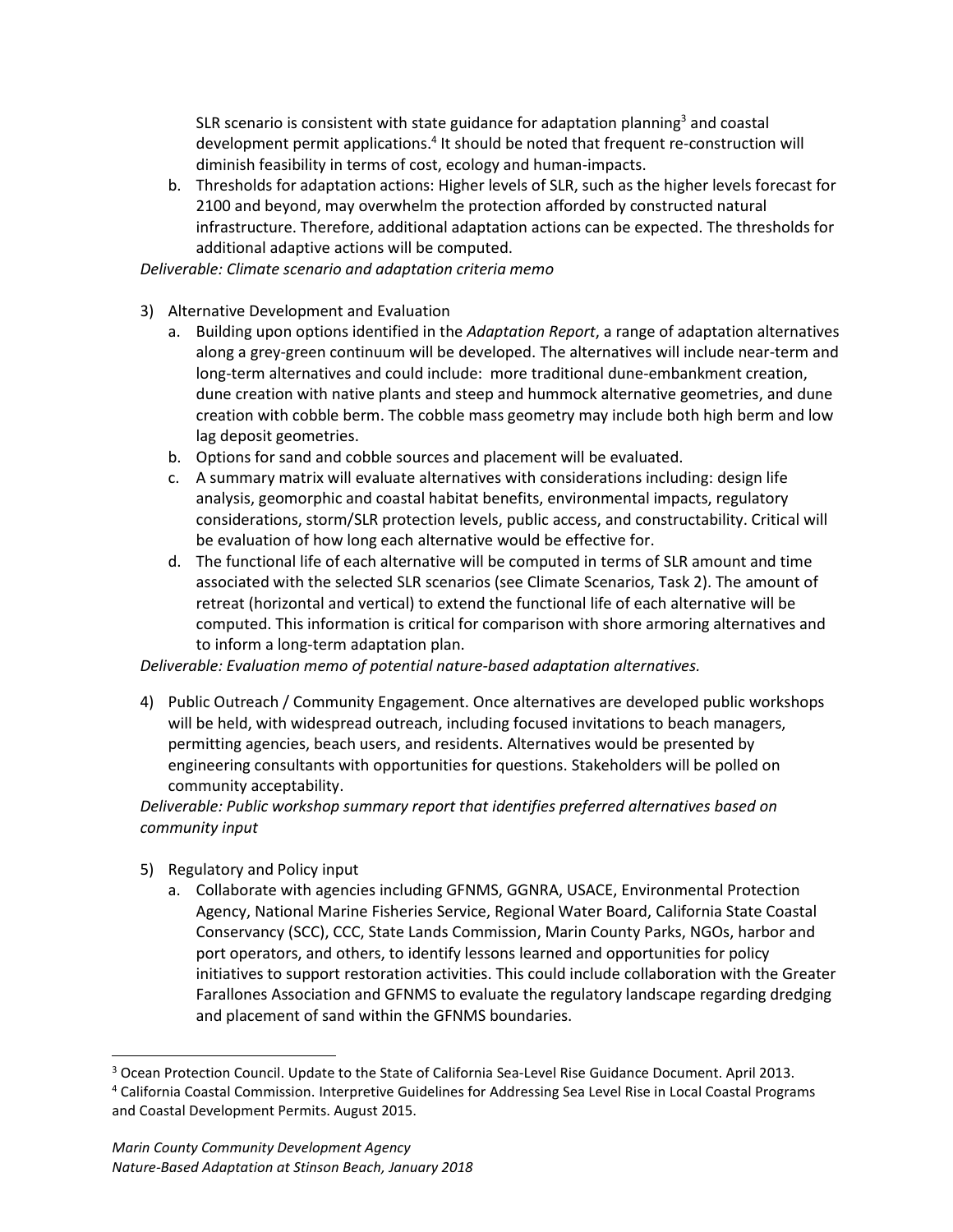b. Work with agency staff to evaluate regulations and policies relevant to dredging and sand placement within their jurisdiction.

c. Seek Agency staffs' input on feasibility assessment of sand placement alternatives. *Deliverable: Technical memo identifying policy options to support dredging and sand placement activities on Stinson Beach, and summarizing collaboration with Agency staff and lessons learned.*

6) Project management including recurring calls with consultants and involved agency staff. *Deliverable: Quarterly invoices with relevant aforementioned deliverables.* 

## *Final deliverable: Stinson Beach Dune Restoration Feasibility Study.*

# **4) Work products or other deliverables**

This final project deliverable would be the *Stinson Beach Dune Restoration Feasibility Study* (*Study*)*.*  Summary memos would be completed for each of the tasks mentioned above, serving as 'seeds' to develop into draft *Study* chapters. While a technical document, the *Study* would be filled with images and diagrams and written in a way that is understandable by people with varying degrees of technical expertise and interests. An accompanying fact sheet would also be developed with main points for the general public. The *Study's* audience would likely include:

- Marin County Board of Supervisors
- Staff from local, state, and federal agencies including: Marin County CDA, Marin County Department of Public Works, Marin County Parks, Marin Community Foundation, Stinson Beach Village Association, Stinson Beach Water District, Seadrift association, CCC, SCC, GGNRA, and GFNMS; and non-governmental organizations
- Resource managers and adaptation professionals in other jurisdictions
- Local residents and visitors

# **5) Approach to measuring and reporting your project's effectiveness**

Public involvement should be integrated into any community planning process. Since C-SMART commenced in 2014, Stinson Beach and other West Marin community members have expressed a great deal of appreciation for CDA's proactive approach to SLR adaptation. Like all other C-SMART phases to date, public input will be solicited on this project. Given the technical nature of this study, engineering consultants will be asked to present the adaptation alternatives in public workshops, to which agency staff, beach users and residents will be invited. Participants will be polled on their preferred alternative.

Peer to peer networking has been a high priority for CDA staff to transfer information and share lessons learned on C-SMART to contribute to the greater collective knowledge of adaptation planning. Forums such as the CA Coastal Resilience Network and state and national adaptation conferences have served as valuable means to network with counterparts in other coastal communities. CDA staff will showcase the *Study* through such forums to share results with other jurisdictions who may be interested in dune restoration. Included in the key audience would be planners, engineers, resource managers, scientists and other adaptation professionals.